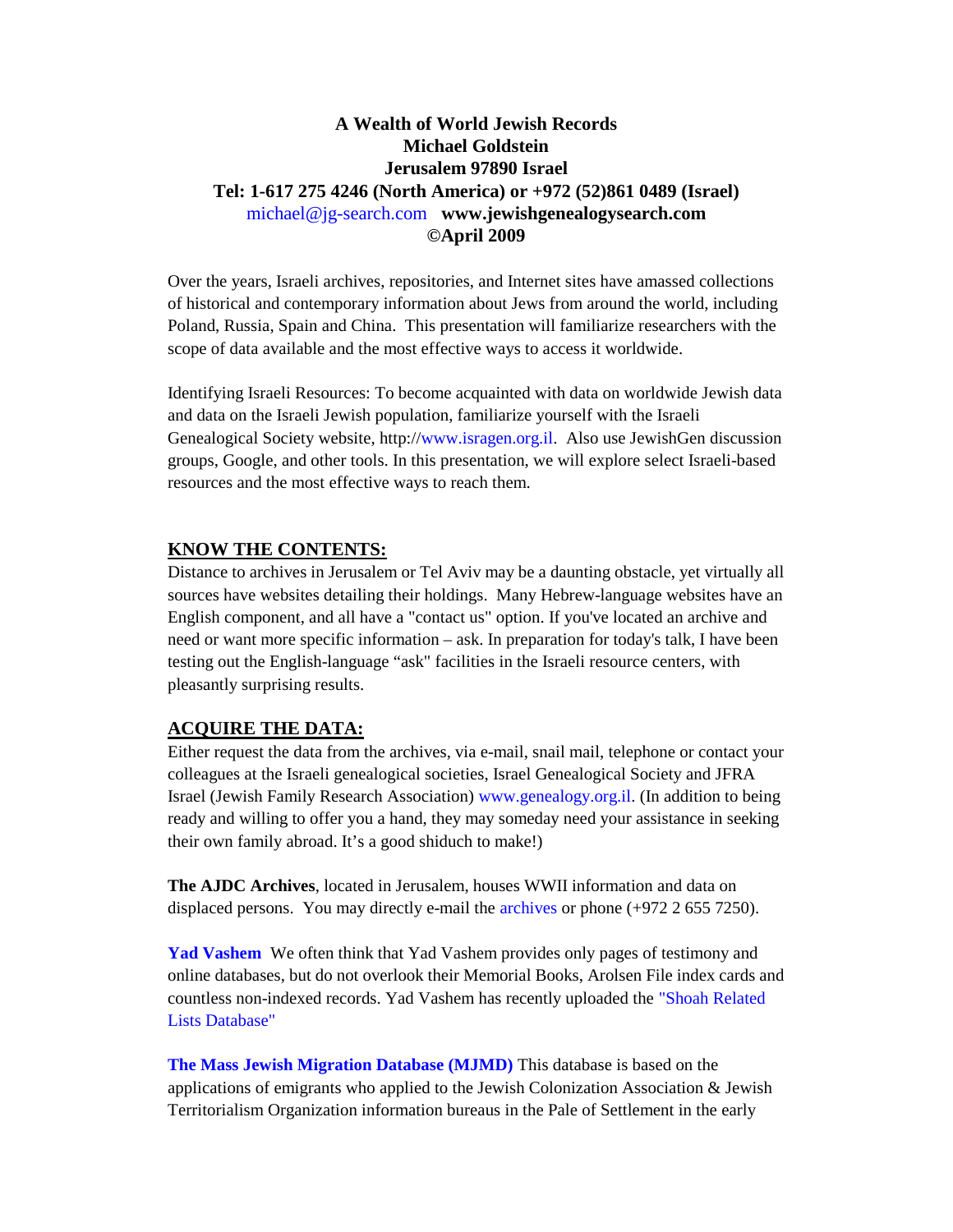20th century. The database is composed of over 3,000 applicants who not only applied but also migrated to one of the destination countries overseas (U.S.A, Argentina, Canada, South Africa and Palestine) and about 5,000 Jews who migrated to the Galveston port

**Jewish National Fund** has a Hebrew-language list of individuals for whom they held property in trust. They have also computerized and scanned most of their Honor Books, which are unavailable on line because of confidentiality issues. Whether you registered or were registered in a Golden Book, Bar or Bat Mitzvah Book in Jerusalem, London, Cape Town or New York, the Jewish National Fund possesses the record.

**Bet Hatefutsoth** (The Diaspora Museum). The Douglas E. Jewish Goldman Genealogy Center is located there. If you need information, send them a research request. They have numerous family trees and instruct you on how to plant yours there.

**The Central Archives for the History of the Jewish People** holds important material on Jewish families from all over Europe. Located on the Givat Ram Campus of the Hebrew University, their aim is the reconstruction of an unbroken chain of historical documentation, reflecting the collective past of the Jewish people: a "Jewish National Archives." A card catalog of original sources and microfilmed materials is available to visitors, and a portion of their catalogue can be found on line.

**Hebrew University and Jewish National Library** is the National Library of the State of Israel, the National Library of the Jewish People, and the Central Library of the Hebrew University. The facility is located on the Givat Ram Campus of the Hebrew University. In addition to books, manuscripts, publications, Israeli newspapers on microfilm, it has a collection of family trees.

**Lochamei Hagetaot -The Ghetto Fighter' House** commemorates and passes along the heritage of Jewish resistance, recounting the story of the Jewish community on the eve of and during the Holocaust, and saluting the deeds of the "Righteous Among the Nations. http://gfh.org.il/eng/

**Memorial Museum of Hungarian Speaking Jewry** is located in Safed, and is useful for Hungarian family search- http://www.hjm.org.il/

**Akevoth Dutch Jewish Genealogical Database,** The goal of this organization, located on the Givat Ram Campus of the Hebrew University, is research of family origins and heritage of Dutch Jewry. http://shum.huji.ac.il/~dutchjew/genealog/ndbeli/index.htm

**Jewish Colonial Trust** http://www.jct.co.il/ The J.C.T Company was founded in 1927 and sold its shares at the beginning of the century to Jews worldwide. The objective of this site is to aid the shareholders or their inheritors to locate the shareholder name in the shareholder book and to guide them in the procedure of redeeming the aforementioned shares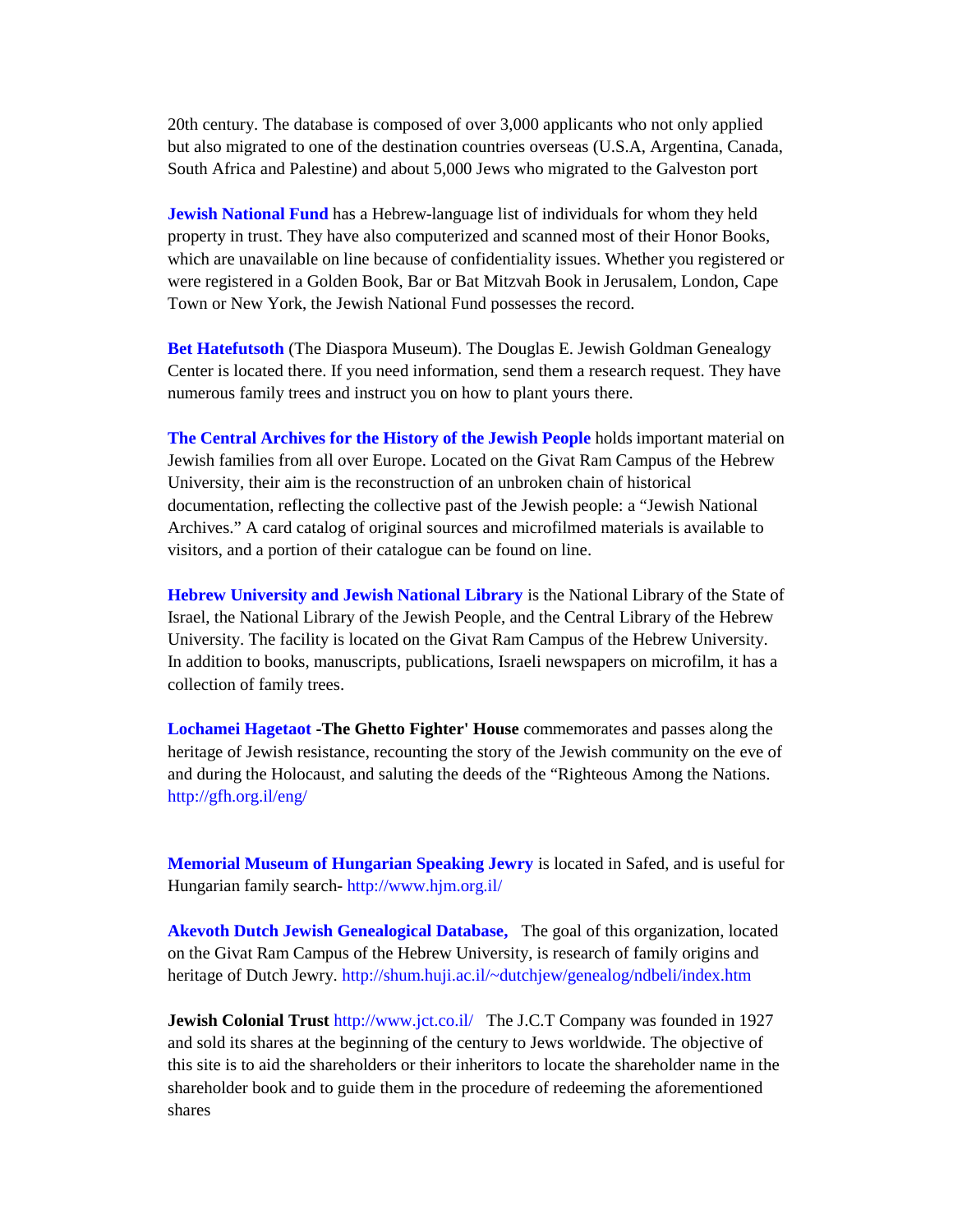#### **Archives of the Association of Latvian & Estonian Jews in Israel**

The Association of Latvian and Estonian Jews keeps a set of records at Kibbutz Shefayim describing many aspects of Jewish life in Latvia and Estonia. There are books on various Jewish communities and oral testimonies in manuscript form. There are also photos and books of genealogical interest. ?

http://www.jewishgen.org/Courland/data\_by\_sources.htm#shefayim or contact iygal@netvision.net.il

**Leo Baeck Institute Jerusalem library for German Jewish research** (Yizkor books, Gedenkbuecher (Lists of Holocaust victims published by Berlin, etc) and an Archive. http://www.leobaeck.org/ or contact leobaeck@netvision.net.il

**Yemenite Jewish Heritage House** The museum is dedicated to preserving the Yemenite heritage. It has documents, photos, ancient manuscripts, household utensils, traditional dress and artistic artifacts. There is a learning center for students and groups, focusing on history, literature, and the folklore of Yemen. Requests can be made from abroad. There are collection on genealogy and family history Home made films, documentaries and audio cassettes; family books and family researches. Oral history collections beitmoreshet@walla.co.il

**Each of the Zionist Movements and Kibbutz Move**ments has archives. They deal not only with Palestine and Israel, but also contain information about people and activities abroad. **The Jabotinsky Institute** website www.jabotinsky.org/Site/home/default.asp gives a clear indication of the material they hold: I will give an overview on them and other similar repositories.

**Kolel Galicia or "Kolel Hibat Yerushalayim"** List of donations to the Kolel from 1915-1939. There is detailed explanation on the Israel Genealogical Society website. This archive reinforces the need to look in the IGS list of archives.

**The Avraham Harman Institute of Contemporary Judaism**. See its Archives and Databases section http://icj.huji.ac.il/archives ohd.asp The site also has an extensive list of current projects. http://icj.huji.ac.il/archives\_ohd\_projlist.asp Many countries are covered. The Institute is on the Hebrew University Mount Scopus Campus.

**Rambam Library**, Beit Ariela Library, Tel Aviv. Its collection includes trees, information on communities and rabbinical material. Identify your subject and look for your research area. Contact them at rambaml@hotmail.co.il

**Israel Archives Association.** This site lists all archives in Israel. If you don't read Hebrew or have a Hebrew translator, this site is not for you. http://www.archives.org.il/